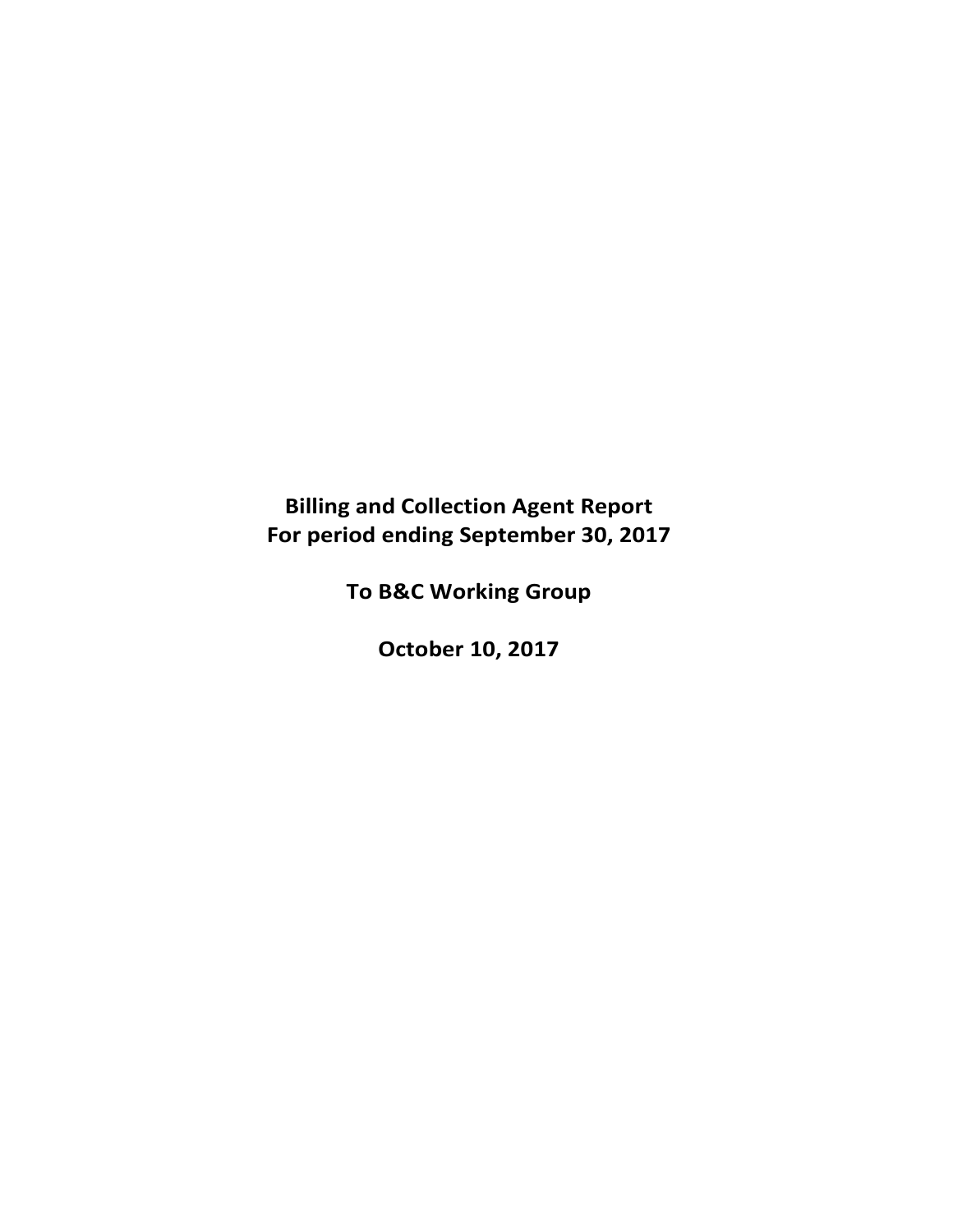# **NANPA FUND STATEMENT OF FINANCIAL POSITION September 30, 2017**

#### **Assets**

| Cash in bank                                     |           | \$<br>2,677,190 |
|--------------------------------------------------|-----------|-----------------|
| Receivables                                      |           |                 |
| Receivable from US Carriers                      | 3,814,619 |                 |
| Receivable from Canada                           | 9,716     |                 |
| Receivable from Caribbean countries              | 25,098    |                 |
| Receivables forwarded to Treasury for collection | 42,333    |                 |
| Allowance for uncollectible accounts             | (89, 500) | 3,802,266       |
| <b>Total assets</b>                              |           | 6,479,456       |
| <b>Less:</b> Accrued liabilities                 |           |                 |
| Welch LLP                                        | 28,410    |                 |
| <b>NEUSTAR Pooling 1K Block</b>                  | 311,286   |                 |
| <b>NEUSTAR NANP Administration</b>               | 189,502   |                 |
| Data Collection Agent - USAC                     | 5,754     | (534, 952)      |
| Deferred revenue (2017/18 annual billing)        |           | (5,564,778)     |
| <b>Fund balance</b>                              |           | 379,726         |

Invoices for the 2017/18 funding period which runs from October 1, 2017 to September 30, 2018 were emailed/mailed on September 12th. Payments are due October 12, 2017.

A total of 5,925 invoices were issued for the annual billing. Approximately 371 invoices were mailed and the remaining 5,554 were emailed.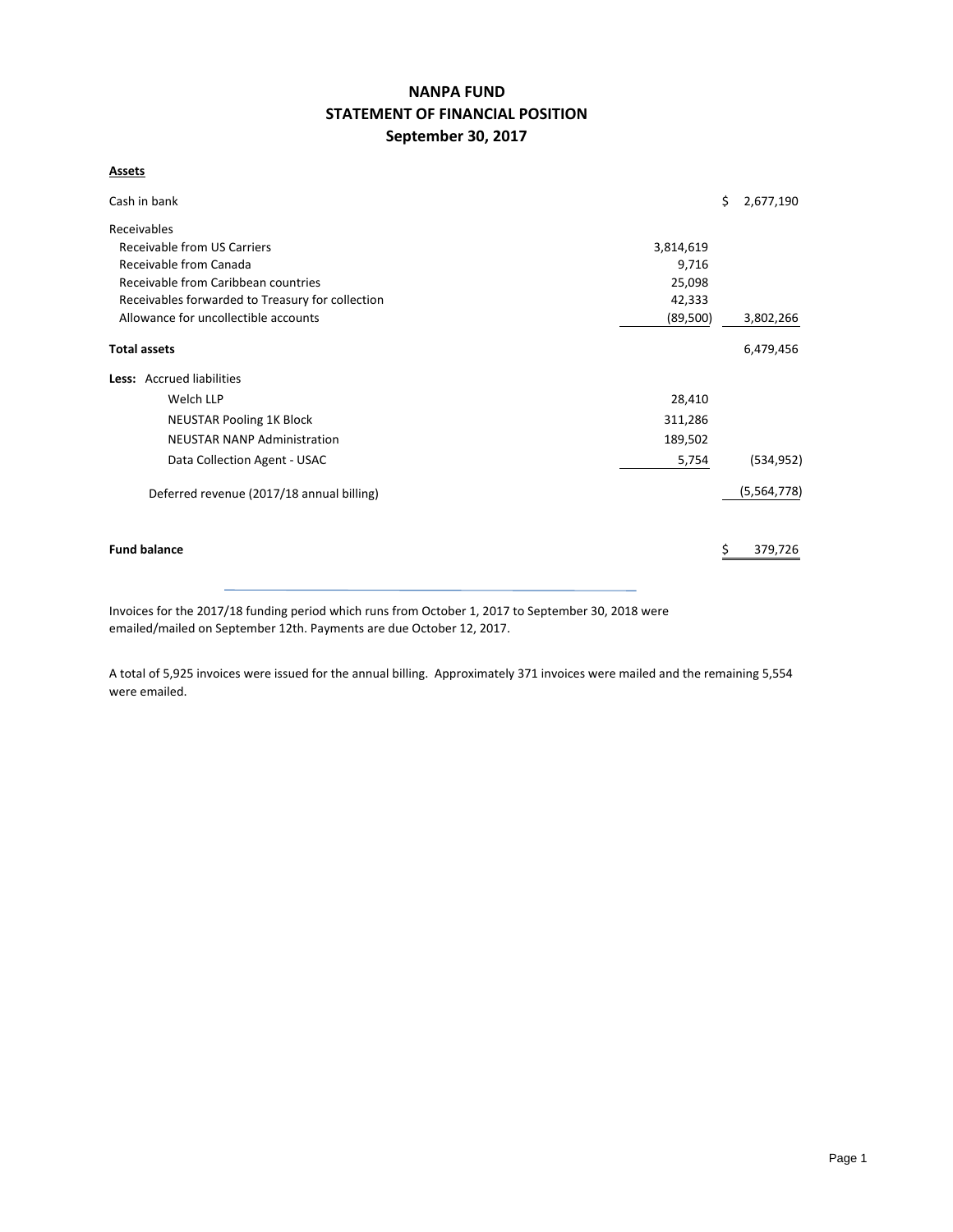#### **NANPA FUND ACTUAL STATEMENT OF CHANGES IN FUND BALANCE OCTOBER 2016 TO SEPTEMBER 2017**

|                                              |            |                 | Actual          |                 |                 |                 |                 |                 |                 |                 |                 |                 |                 | <b>Variance between</b> |                   |                                            |
|----------------------------------------------|------------|-----------------|-----------------|-----------------|-----------------|-----------------|-----------------|-----------------|-----------------|-----------------|-----------------|-----------------|-----------------|-------------------------|-------------------|--------------------------------------------|
|                                              |            | Oct-16          | <b>Nov-16</b>   | <b>Dec-16</b>   | Jan-17          | Feb-17          | Mar-17          | Apr-17          | May-17          | Jun-17          | Jul-17          | Aug-17          | $Sep-17$        | <b>Total</b>            | <b>Budget</b>     | actual results and<br>budget at Sept 30/17 |
|                                              |            |                 |                 |                 |                 |                 |                 |                 |                 |                 |                 |                 |                 |                         |                   |                                            |
| Revenue                                      |            |                 |                 |                 |                 |                 |                 |                 |                 |                 |                 |                 |                 |                         |                   |                                            |
| <b>International Contributions</b><br>Canada | (1)        | 19,483          | 9,742           | 9,741           | 9,741           | 9,741           | 9,741           | 9,741           | 9,741           | 9,741           | 9,741           | 9,741           |                 | 116,894                 | 116,894           |                                            |
| Caribbean countries                          | (1)        | 24,439          | $\sim 10^{-1}$  | $\sim$ $-$      | $\sim$ $\sim$   | $\sim$          | $\sim 100$      | $\sim 10^{-11}$ | $\sim 100$      | $\sim 100$      | $\sim$ $\sim$   | $\sim 10$       | $\sim$          | 24,439                  | 24,439            |                                            |
| <b>Total International Contributions</b>     |            | 43,922          | 9,742           | 9,741           | 9,741           | 9,741           | 9,741           | 9,741           | 9,741           | 9,741           | 9,741           | 9,741           | $\sim$          | 141,333                 | 141,333           | $\sim 100$                                 |
| Domestic Contributions - US carriers         | (1)        | 4,440,157       | 141,285         | 142,274         | 144,440         | 147,472         | 142,291         | 136,967         | 136,918         | 118,119         | 143,304         | 143,657         | 4,019           | 5,840,903               | 5,775,123         | 65,780                                     |
| Late filing fees for Form 499A               | (2)        | 2,300           | (800.00)        | 800             | $\sim$          | 400             | $\sim$          | 400             | (100.00)        | 900             | 700             | 100             | 61,900          | 66,600                  | 80,000            | (13, 400)                                  |
| Interest income                              | (3)        | 470             | 587             | 904             | 388             | 295             | 481             | 342             | 259             | 203             | 386             | 262             | 232             | 4,809                   | 5,000             | (191)                                      |
| <b>Total revenue</b>                         |            | 4,486,849       | 150,814         | 153,719         | 154,569         | 157,908         | 152,513         | 147,450         | 146,818         | 128,963         | 154,131         | 153,760         | 66,151          | 6,053,645               | 6,001,456         | 52,189                                     |
| <b>Expenses</b>                              |            |                 |                 |                 |                 |                 |                 |                 |                 |                 |                 |                 |                 |                         |                   |                                            |
| NANPA Administration                         | (4)        | 241,963         | 209,832         | 212,034         | 210,753         | 209,832         | 209,832         | 191,884         | 187,332         | 190,353         | 188,464         | 189,608         | 189,502         | 2,431,389               | 2,425,461         | 5,928                                      |
| 1K Block Pooling                             | (5)        | 353,567         | 257,865         | 255,403         | 255,291         | 256,157         | 255,641         | 266,361         | 262,488         | 258,434         | 258,641         | 258,240         | 256,037         | 3,194,125               | 3,107,867         | 86,258                                     |
| Pooling Change Order 3 B                     |            |                 |                 |                 |                 |                 |                 |                 |                 |                 |                 |                 |                 |                         |                   |                                            |
| - CLIN 15                                    | (5)(a)     |                 |                 |                 |                 |                 |                 | 54,167          | 54,167          | 54,167          | 54,167          | 54,167          | 54,167          | 325,000                 |                   | 325,000                                    |
| CLIN 16                                      | (5)(b)     |                 |                 |                 |                 |                 |                 | $\sim$          | $\sim$          | $\sim$          | $\sim$          | 1,482           | 1,083           | 2,565                   |                   | 2,565                                      |
| <b>Billing and Collection</b>                |            |                 |                 |                 |                 |                 |                 |                 |                 |                 |                 |                 |                 |                         |                   |                                            |
| Welch LLP<br><b>Data Collection Agent</b>    | (6)<br>(7) | 28,336<br>5,806 | 28,336<br>5,328 | 28,336<br>7,508 | 28,336<br>8,162 | 28,336<br>5,930 | 28,336<br>5,497 | 28,336<br>6,398 | 28,336<br>6,381 | 34,405<br>6,297 | 28,484<br>6,355 | 28,410<br>6,502 | 28,410<br>6,451 | 346,397<br>76,615       | 374,028<br>69,950 | (27, 631)<br>6,665                         |
| <b>Annual Operations Audit</b>               | (8)        | $\sim$ $-$      | $\sim$ $-$      | $\sim$          | 46,000          | $\sim$          | $\sim$          | $\sim$          | $\sim$          | $\sim$          | $\sim$          |                 |                 | 46,000                  | 47,000            | (1,000)                                    |
| <b>Bank Charges</b>                          | (9)        | 4,132           | 6,031           | 5,171           | 3,185           | 3,111           | 2,480           | 2,429           | 2,122           | 2,102           | 2,072           | 1,887           | 2,000           | 36,722                  | 37,000            | (278)                                      |
| Carrier Audits                               | (10)       | $\sim$          | $\sim 10^{-1}$  | $\sim$          | $\sim$          | $\sim$          | $\sim$          | $\sim$          | $\sim$          | $\sim$          | $\sim$          | $\sim$          | $\sim$          | $\sim$                  | 300,000           | (300,000)                                  |
| Bad debt expense                             | (11)       | 5,648)          | 3,287           | 29,958          | 8,096           | 3,810           | 6,600)          | 739             | 1,291           | 1,240           | 431) (          | 6,367)          | 35,965          | 48,564                  | 40,000            | 8,564                                      |
| <b>Total expenses</b>                        |            | 628,156         | 504,105         | 538,410         | 559,823         | 499,556         | 495,186         | 550,314         | 539,535         | 546,998         | 537,752         | 533,929         | 573,615         | 6,507,377               | 6,401,306         | 106,071                                    |
| Net revenue (expenses)                       |            | 3,858,693       | 353,291)        | 384,691)        | 405,254) (      | 341,648)        | 342,673) (      | 402,864) (      | 392,717) (      | 418,035)        | 383,621) (      | 380,169) (      | 507,464)        | 453,732)                | 399,850)          | (53, 882)                                  |
| <b>Opening fund balance</b>                  |            | 833,458         | 4,692,151       | 4,338,860       | 3,954,169       | 3,548,915       | 3,207,267       | 2,864,594       | 2,461,730       | 2,069,014       | 1,650,979       | 1,267,358       | 887,189         | 833,458                 | 899,850           | (66, 392)                                  |
| <b>Closing fund balance</b>                  |            | 4,692,151       | 4,338,860       | 3,954,169       | 3,548,915       | 3,207,267       | 2,864,594       | 2,461,730       | 2,069,014       | 1,650,979       | 1,267,358       | 887,189         | 379,726         | 379,726                 | 500,000           | (120, 274)                                 |
| Fund balance makeup:                         |            |                 |                 |                 |                 |                 |                 |                 |                 |                 |                 |                 |                 |                         |                   |                                            |
| Contingency                                  |            | 500,000         | 500,000         | 500,000         | 500,000         | 500,000         | 500,000         | 500,000         | 500,000         | 500,000         | 500,000         | 500,000         | 500,000         | 500,000                 | 500,000           |                                            |
| Surplus                                      |            | 4,192,151       | 3,838,860       | 3,454,169       | 3,048,915       | 2,707,267       | 2,364,594       | 1,961,730       | 1,569,014       | 1,150,979       | 767,358         | 387,189         | $120,274$ )     | 120,274)                |                   |                                            |

4,692,151 4,338,860 3,954,169 3,548,915 3,207,267 2,864,594 2,461,730 2,069,014 1,650,979 1,267,358 887,189 379,726 379,726 500,000

**(1)** The US carrier contributions for the period from October 2016 to September 2017 and the International contributions are based upon actual billings.

(2) These fees represent the \$100 late filing fee charged to those companies that do not file the Form 499A by the due date.

**(3)** Interest income projections are estimates

(4) The cost of NANP administration is based on the contract in force until June 2017. Estimates are used for July to September 2017. \$130,000 is also added for potential change orders anticipated to be issued by Sep 2017.

(5) The cost for 1K Block Pooling Administration is based on the contract in force until July 14, 2017. Estimates based on the existing contract amounts are used for July 15, 2017 to September 30, 2017.

(5)(a) CLIN 15 is for the period March 22 to November 22, 2017 a cost of \$748,500. \$325,000 will be billed evenly between April and September 2017 with the remaining balance to be billed in the 2017/18 period.

(5)(b) CLIN 16 is for the period July 31 to November 24, 2017 and is not to exceed \$29,070. Budgeted for evenly over the months of August to November 2017

**(7)** The expense for the Data Collection Agent is based on estimate of costs by USAC. (6) The cost of B&C Agent is based on the current interim contract with Welch LLP in force until April 30, 2017 plus 10% as recommended by the FCC. The June fee includes \$5,995 for accounting software upgrades.

**(8)** The expense for the annual operations audit performed by Ernst & Young LLP is based on the quote given.

**(9)** Bank fees are an expense to the Fund.

**(10)** The budget allowed \$300,000 for carrier audits.

**(11)** The allowance covers all accounts considered potentially uncollectible at September 30, 2017.

#### **Assumptions: Reconciliation of actual results at September 30, 2017 to budget**

| Budgeted fund balance at September 30, 2017 - contingency                                                | 500,000   |
|----------------------------------------------------------------------------------------------------------|-----------|
| Decrease in fund balance between budget period                                                           | (66, 392) |
| Additional billings over estimate from budget                                                            | 65.780    |
| Late filing fees (reversal) for Form 499A                                                                | (13, 400) |
| Underestimate of interest earned to date compared to budget                                              | (191)     |
| Pooling change order CLIN 15 -difference between budget and actual                                       | (325,000) |
| Pooling change order CLIN 16 -difference between budget and actual                                       | (2, 565)  |
| NANP Admin - difference between budget and actual contract awarded due to variable<br>travel costs       | 30,519    |
| NANP Admin - change orders issued                                                                        | (36, 447) |
| Decrease in B&C Agent costs - aniticipated 10% increase not in effect as contract not yet                |           |
| renewed less software upgrade costs                                                                      | 27.631    |
| Data Collection fees - Adjustment to actual from budget                                                  | (6,665)   |
| Bad debts - Adjustment to actual from budget                                                             | (8, 564)  |
| IK Block Pooling - difference between budget and actual contract awarded due to variable<br>travel costs | 8,942     |
| Pooling change orders                                                                                    | (95, 200) |
| Carrier audits that will not be performed                                                                | 300,000   |
| Operations Audit - Adjustment to actual from budget                                                      | 1.000     |
| Bank fees - Adjustment to actual from budget                                                             | 278       |
| Actual fund balance at September 30, 2017                                                                | 379,726   |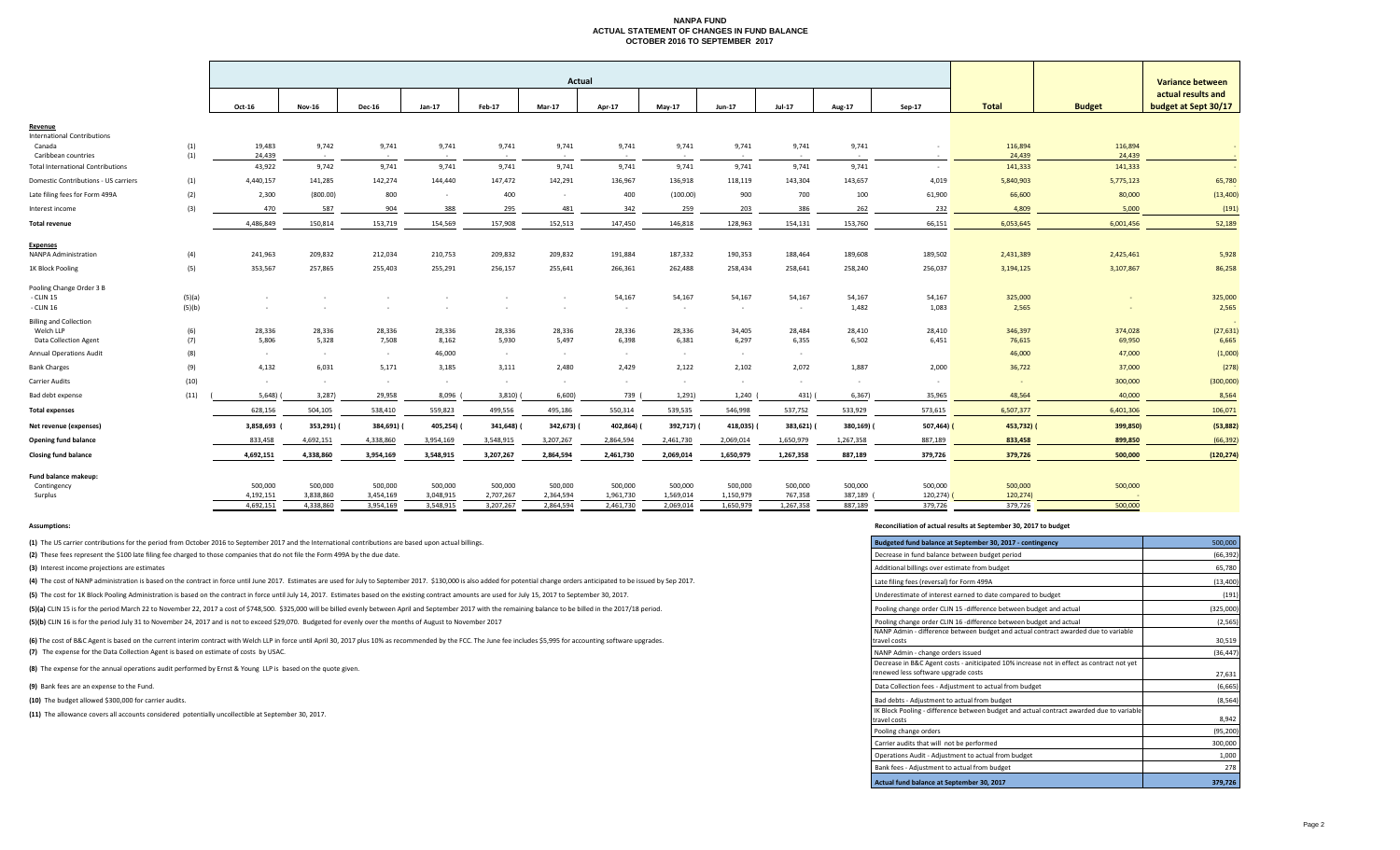#### **NANPA FUNDFORECASTED STATEMENT OF CHANGES IN FUND BALANCE OCTOBER 2017 TO SEPTEMBER 2018**

|                                                                            |                            | <b>Projection based on budget</b>   |                                     |                                                      |                                     |                                     |                                     |                                     |                                        |                                   |                                   |                                   |                                    |
|----------------------------------------------------------------------------|----------------------------|-------------------------------------|-------------------------------------|------------------------------------------------------|-------------------------------------|-------------------------------------|-------------------------------------|-------------------------------------|----------------------------------------|-----------------------------------|-----------------------------------|-----------------------------------|------------------------------------|
|                                                                            |                            | Oct-17                              | <b>Nov-17</b>                       | <b>Dec-17</b>                                        | $Jan-18$                            | <b>Feb-18</b>                       | Mar-18                              | Apr-18                              | <b>May-18</b>                          | <b>Jun-18</b>                     | <b>Jul-18</b>                     | <b>Aug-18</b>                     | Sep-18                             |
| <b>Projected Revenue</b><br><b>International Contributions</b><br>Canada   | (1)                        | 9,716                               | 9,716                               | 9,716                                                | 9,716                               | 9,716                               | 9,716                               | 9,716                               | 9,716                                  | 9,717                             | 9,717                             | 9,717                             | 9,717                              |
| Caribbean countries                                                        | (1)                        | 24,429                              | $\sim$                              | $\sim$                                               | $\sim$                              | $\sim$                              | $\sim$                              | $\sim$                              | $\sim$                                 | $\sim$                            | $\sim$                            | $\sim$                            | $\sim$                             |
| <b>Total International Contributions</b>                                   |                            | 34,145                              | 9,716                               | 9,716                                                | 9,716                               | 9,716                               | 9,716                               | 9,716                               | 9,716                                  | 9,717                             | 9,717                             | 9,717                             | 9,717                              |
| Domestic Contributions - US carriers                                       | (1)                        | 5,530,632                           | 184,501                             | 184,501                                              | 184,501                             | 184,501                             | 184,501                             | 184,501                             | 184,501                                | 184,501                           | 184,501                           | 184,501                           | 184,501                            |
| Late filing fees for Form 499A                                             | (2)                        | $\sim$                              | $\sim$                              | $\sim$                                               | $\sim$                              | $\sim$                              | $\overline{\phantom{a}}$            | $\sim$                              | $\sim$                                 | $\sim$                            | $\sim$                            | $\sim$                            | 65,000                             |
| Interest income                                                            | (3)                        | 417                                 | 417                                 | 417                                                  | 417                                 | 417                                 | 417                                 | 417                                 | 417                                    | 416                               | 416                               | 416                               | 416                                |
| Total projected revenue                                                    |                            | 5,565,194                           | 194,634                             | 194,634                                              | 194,634                             | 194,634                             | 194,634                             | 194,634                             | 194,634                                | 194,634                           | 194,634                           | 194,634                           | 259,634                            |
| <b>Projected Expenses</b><br><b>NANPA Administration</b>                   | (4)                        | 201,734                             | 201,734                             | 201,734                                              | 201,734                             | 201,734                             | 201,734                             | 201,734                             | 201,735                                | 201,735                           | 201,735                           | 201,735                           | 201,735                            |
| 1K Block Pooling                                                           | (5)                        | 266,623                             | 266,623                             | 266,623                                              | 266,623                             | 266,623                             | 266,623                             | 266,623                             | 266,623                                | 266,623                           | 266,623                           | 266,623                           | 266,622                            |
| Pooling Change Oder 3B<br>- CLIN 15<br>- CLIN 16<br>- CLIN 17              | (5)(a)<br>(5)(b)<br>(5)(c) | 211,750<br>7,268<br>$\sim$          | 211,750<br>7,267<br>$\sim$          | $\overline{a}$<br>$\overline{\phantom{a}}$<br>43,333 | $\sim$<br>43,333                    | $\sim$<br>43,333                    | $\overline{\phantom{a}}$<br>43,333  | $\sim$<br>43,333                    | 43,333                                 | $\sim$<br>43,333                  |                                   |                                   | $\sim$<br>$\overline{\phantom{a}}$ |
| <b>Billing and Collection</b><br>Welch LLP<br>Data Collection Agent - USAC | (6)<br>(7)                 | 28,410<br>6,237                     | 28,410<br>6,237                     | 28,410<br>6,237                                      | 28,410<br>6,237                     | 28,410<br>6,237                     | 28,410<br>6,237                     | 28,410<br>6,237                     | 28,410<br>6,237                        | 28,410<br>6,237                   | 28,410<br>6,237                   | 28,410<br>6,237                   | 28,410<br>6,237                    |
| <b>Annual Operations Audit</b>                                             | (8)                        | $\sim$                              | $\sim$                              | $\sim$                                               | 47,000                              | $\sim$                              | $\sim$                              | $\sim$                              | $\sim$                                 | $\sim$                            | $\sim$                            | $\sim$                            | $\sim$                             |
| <b>Bank Charges</b>                                                        | (9)                        | 3,167                               | 3,167                               | 3,167                                                | 3,167                               | 3,167                               | 3,167                               | 3,167                               | 3,167                                  | 3,166                             | 3,166                             | 3,166                             | 3,166                              |
| <b>Carrier Audits</b>                                                      | (10)                       | ٠                                   | $\sim$                              | $\sim$                                               | $\sim$                              | 200,000                             | $\sim$                              |                                     | $\sim$                                 | $\sim$                            | $\overline{\phantom{a}}$          | $\sim$                            |                                    |
| Bad debt expense (recovery)                                                | (11)                       | 3,334                               | 3,334                               | 3,334                                                | 3,334                               | 3,333                               | 3,333                               | 3,333                               | 3,333                                  | 3,333                             | 3,333                             | 3,333                             | 3,333                              |
| <b>Total projected expenses</b>                                            |                            | 728,523                             | 728,522                             | 552,838                                              | 599,838                             | 752,837                             | 552,837                             | 552,837                             | 552,838                                | 552,837                           | 509,504                           | 509,504                           | 509,503                            |
| Projected Net revenue (expenses)                                           |                            | 4,836,671                           | 533,888)                            | 358,204)                                             | 405,204) (                          | 558,203)                            | 358,203) (                          | 358,203) (                          | 358,204)                               | 358,203) (                        | 314,870) (                        | 314,870) (                        | 249,869)                           |
| Projected Opening fund balance                                             |                            | 379,726                             | 5,216,397                           | 4,682,509                                            | 4,324,305                           | 3,919,101                           | 3,360,898                           | 3,002,695                           | 2,644,492                              | 2,286,288                         | 1,928,085                         | 1,613,215                         | 1,298,345                          |
| <b>Projected Closing fund balance</b>                                      |                            | 5,216,397                           | 4,682,509                           | 4,324,305                                            | 3,919,101                           | 3,360,898                           | 3,002,695                           | 2,644,492                           | 2,286,288                              | 1,928,085                         | 1,613,215                         | 1,298,345                         | 1,048,476                          |
| Projected Fund balance makeup:<br>Contingency<br>Surplus                   |                            | 1,000,000<br>4,216,397<br>5,216,397 | 1,000,000<br>3,682,509<br>4,682,509 | 1,000,000<br>3,324,305<br>4,324,305                  | 1,000,000<br>2,919,101<br>3,919,101 | 1,000,000<br>2,360,898<br>3,360,898 | 1,000,000<br>2,002,695<br>3,002,695 | 1,000,000<br>1,644,492<br>2,644,492 | 1,000,000<br>1,286,287.53<br>2,286,288 | 1,000,000<br>928,085<br>1,928,085 | 1,000,000<br>613,215<br>1,613,215 | 1,000,000<br>298,345<br>1,298,345 | 1,000,000<br>48,476<br>1,048,476   |

#### **Assumptions:**

**(1)** The contribution for October 2017 ‐ September 2018 is based on proposed actual billings.

**(2)** These estimated fees represent the \$100 late filing fee charged to those companies that do not file the Form 499A by the due date.

**(3)** Interest income projections are estimates

(4) The NANPA Administration contract expires July 8, 2017. The cost for NANPA administration is an estimate based on the last option year plus a 3% increase. The percentage represents the average yearly increase over the

**(5)** The 1K Block Pooling Administration contract expires July 14, 2017. The cost for Pooling Administration is provided for based on the amount provided in the final option year of the contract

**(5)(a)** CLIN15 is for \$748,500 for the period 3/22/17 to 11/24/17. \$325,000 is being billed before September 2017, the remaining is being billed in October and November 201

**(5)(b)** CLIN 16 is \$29,070 maximum, being billed from 7/31/17 to 11/24/17 (4 months

**(5)(c)** CLIN <sup>17</sup> is \$43,333/month for 11/24/17 to 6/30/18 (7 months

**(6)** The cost of B&C Agent is based on the expected contract cost of \$28,410 per month

**(7)** The expense for the Data Collection Agent is based on estimate of costs by USAC.

**(8)** The cost of the annual operations audit is based on the cost of the prior year's history of billing from Ernst & Young LLP.

**(9)** Bank fees are an expense to the Fund and are estimated based on prior years' history.

**(10)** The budget allowed \$200,000 for carrier audits.

**(11)** The allowance covers all accounts considered potentially uncollectible.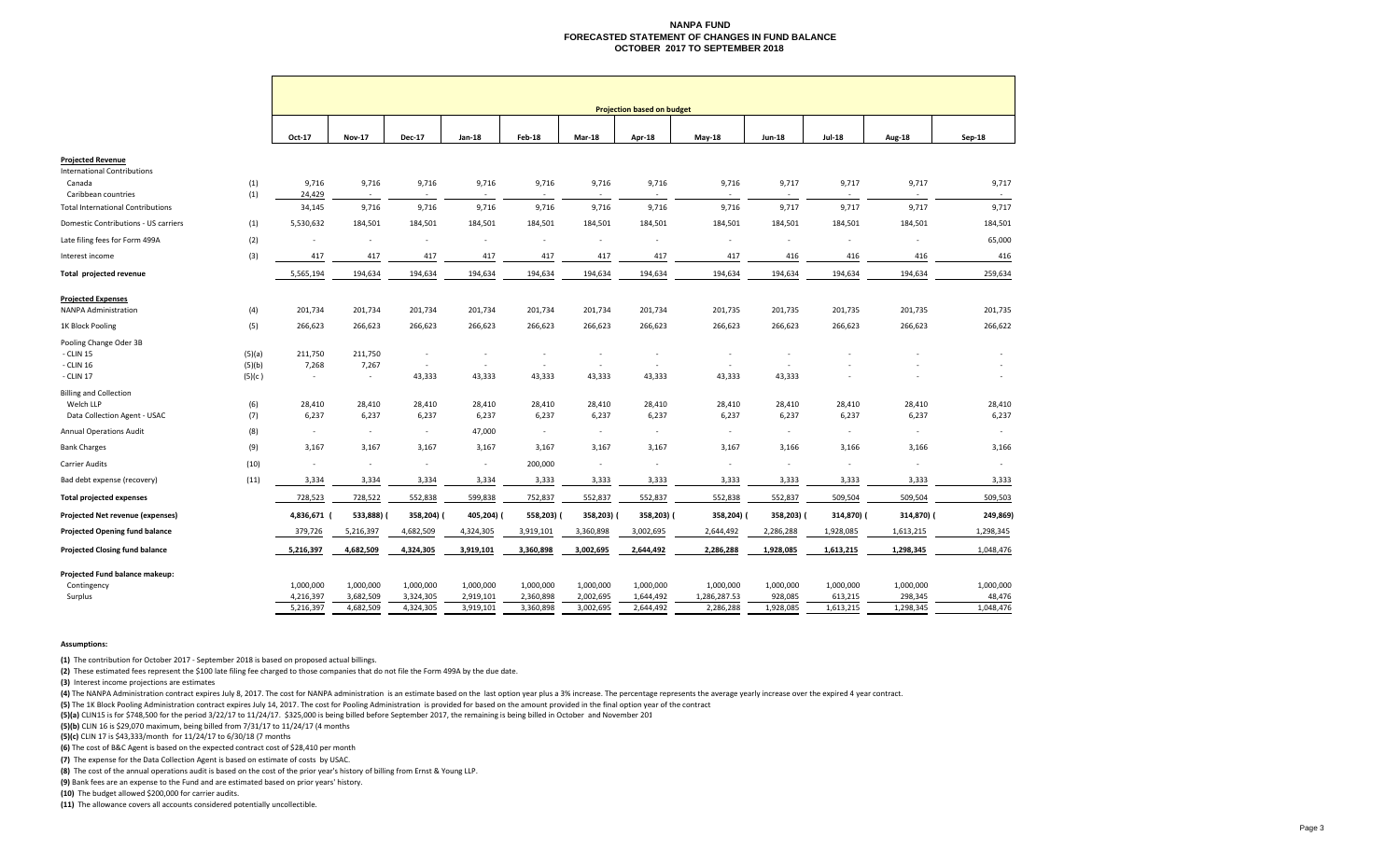#### **CURRENT AND FORECASTED LIABILITIES**

|                                                                                     |               |    |         | Current |         |         |                          |               |               |               |
|-------------------------------------------------------------------------------------|---------------|----|---------|---------|---------|---------|--------------------------|---------------|---------------|---------------|
|                                                                                     |               |    |         | Sep-17  | Oct-17  | Nov-17  | Dec-17                   | <b>Jan-18</b> | <b>Feb-18</b> | <b>Mar-18</b> |
| <b>NEUSTAR - NANPA Administration</b>                                               |               |    |         | 189,502 | 201,734 | 201,734 | 201,734                  | 201,734       | 201,734       | 201,734       |
| - Payment authorized by the FCC in September                                        |               |    |         |         |         |         |                          |               |               |               |
| August 2017                                                                         | \$<br>189,608 |    |         |         |         |         |                          |               |               |               |
| - Authorization by the FCC has not been received for payment                        |               |    |         |         |         |         |                          |               |               |               |
| September 2017                                                                      |               | \$ | 189,502 |         |         |         |                          |               |               |               |
| NEUSTAR -1K Block Pooling & Change Order 3B                                         |               |    |         | 311,286 | 485,641 | 485,640 | 309,956                  | 309,956       | 309,956       | 309,956       |
| - Payment authorized by the FCC in September                                        |               |    |         |         |         |         |                          |               |               |               |
| August 2017                                                                         | \$<br>313,888 |    |         |         |         |         |                          |               |               |               |
| - Authorization by the FCC has not been received for payment                        |               |    |         |         |         |         |                          |               |               |               |
| September 2017                                                                      |               | Ś  | 311,286 |         |         |         |                          |               |               |               |
| Welch LLP - Billing & Collection Agent                                              |               |    |         | 28,410  | 28,410  | 28,410  | 28,410                   | 28,410        | 28,410        | 28,410        |
| - Payment authorized by the FCC in September                                        |               |    |         |         |         |         |                          |               |               |               |
| August 2017                                                                         | \$<br>28,410  |    |         |         |         |         |                          |               |               |               |
| - Authorization by the FCC has not been received for payment                        |               |    |         |         |         |         |                          |               |               |               |
| September 2017                                                                      |               | \$ | 28,410  |         |         |         |                          |               |               |               |
|                                                                                     |               |    |         |         |         |         |                          |               |               |               |
| <b>USAC - Data Collection Agent</b><br>- Payment authorized by the FCC in September |               |    |         | 5,754   | 6,237   | 6,237   | 6,237                    | 6,237         | 6,237         | 6,237         |
|                                                                                     |               |    |         |         |         |         |                          |               |               |               |
| August 2017                                                                         | \$<br>6,451   |    |         |         |         |         |                          |               |               |               |
| - Authorization by the FCC has not been received for payment                        |               |    |         |         |         |         |                          |               |               |               |
| September 2017                                                                      |               | \$ | 5,754   |         |         |         |                          |               |               |               |
| Ernst & Young LLP- Annual operations audit                                          |               |    |         |         |         |         | $\overline{\phantom{a}}$ | 47,000        |               |               |
|                                                                                     |               |    |         |         |         |         |                          |               |               |               |
| <b>Bank Fees</b>                                                                    |               |    |         |         | 3,167   | 3,167   | 3,167                    | 3,167         | 3,167         | 3,167         |
|                                                                                     |               |    |         |         |         |         |                          |               |               |               |
| Total                                                                               |               |    |         | 534,952 | 725,189 | 725,188 | 549,504                  | 596,504       | 749,504       | 549,504       |